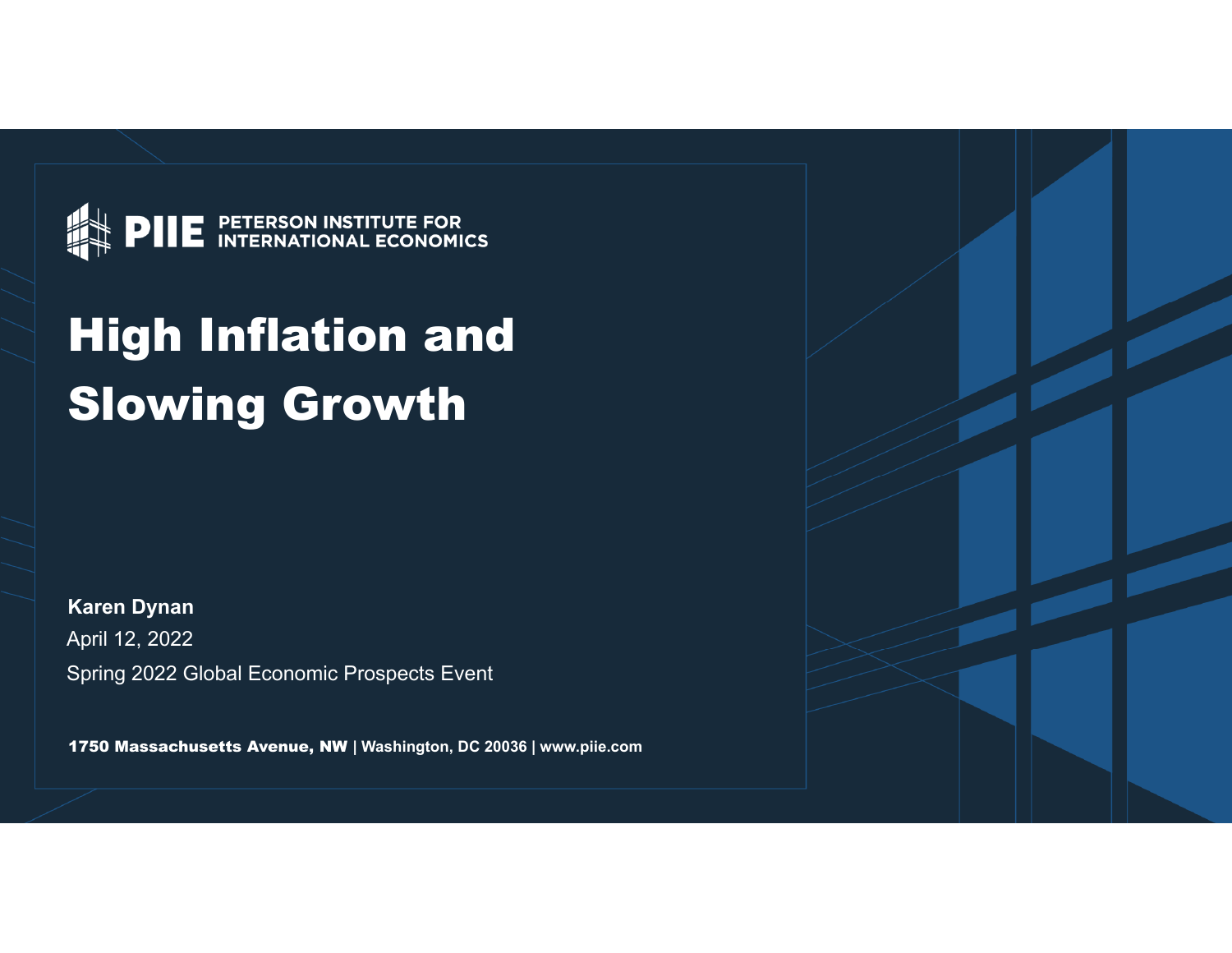#### Inflation has climbed sharply in most economies

#### Consumer Prices

Percent change from 12 months earlier



Therefore, many central banks are or will be tightening policy, which will represent a downward force on economic activity

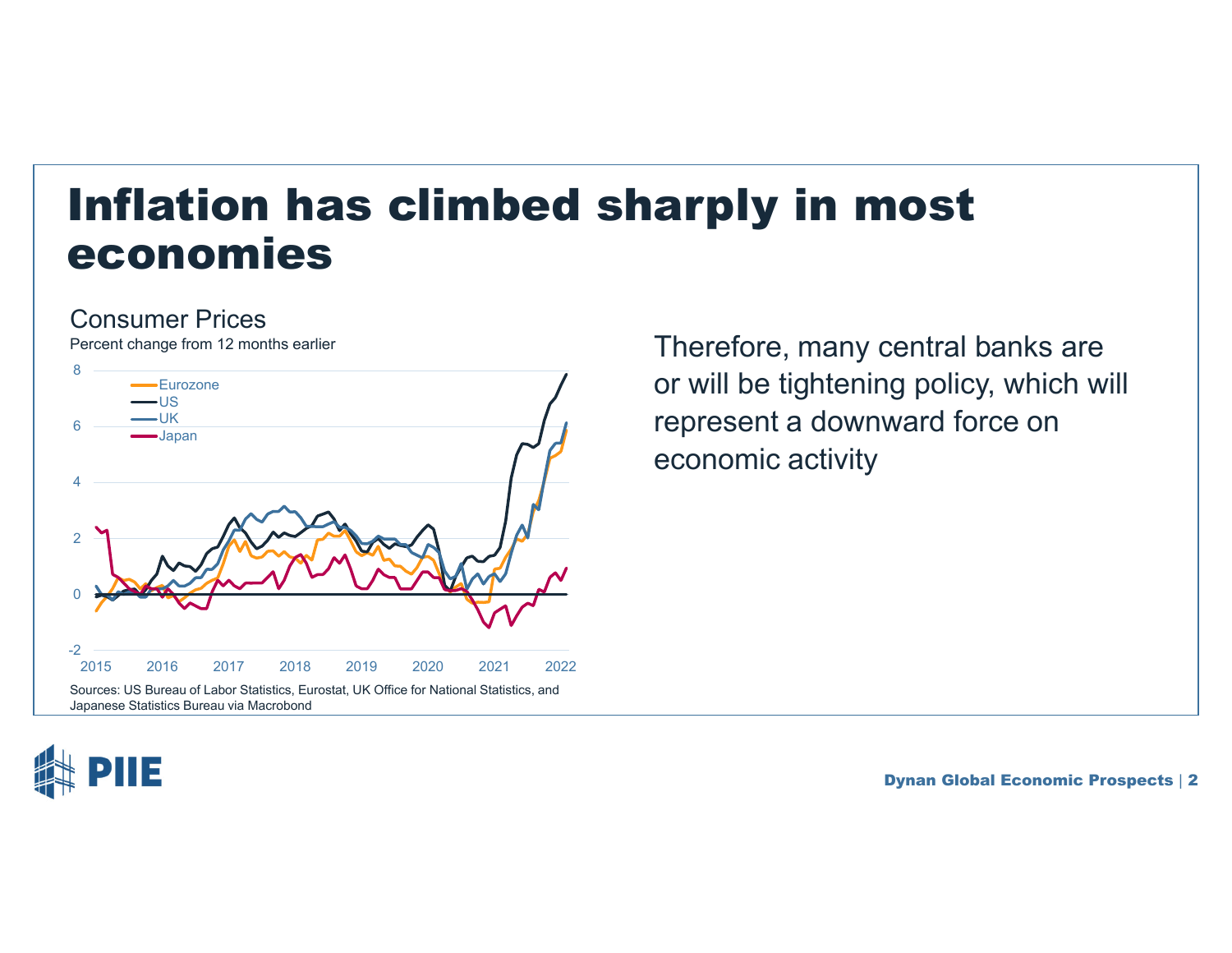## Global economic growth has stepped down markedly

Global Real GDP Growth

Percent change from previous year



Growth has already slowed on a quarterly basis in many countries

IΞ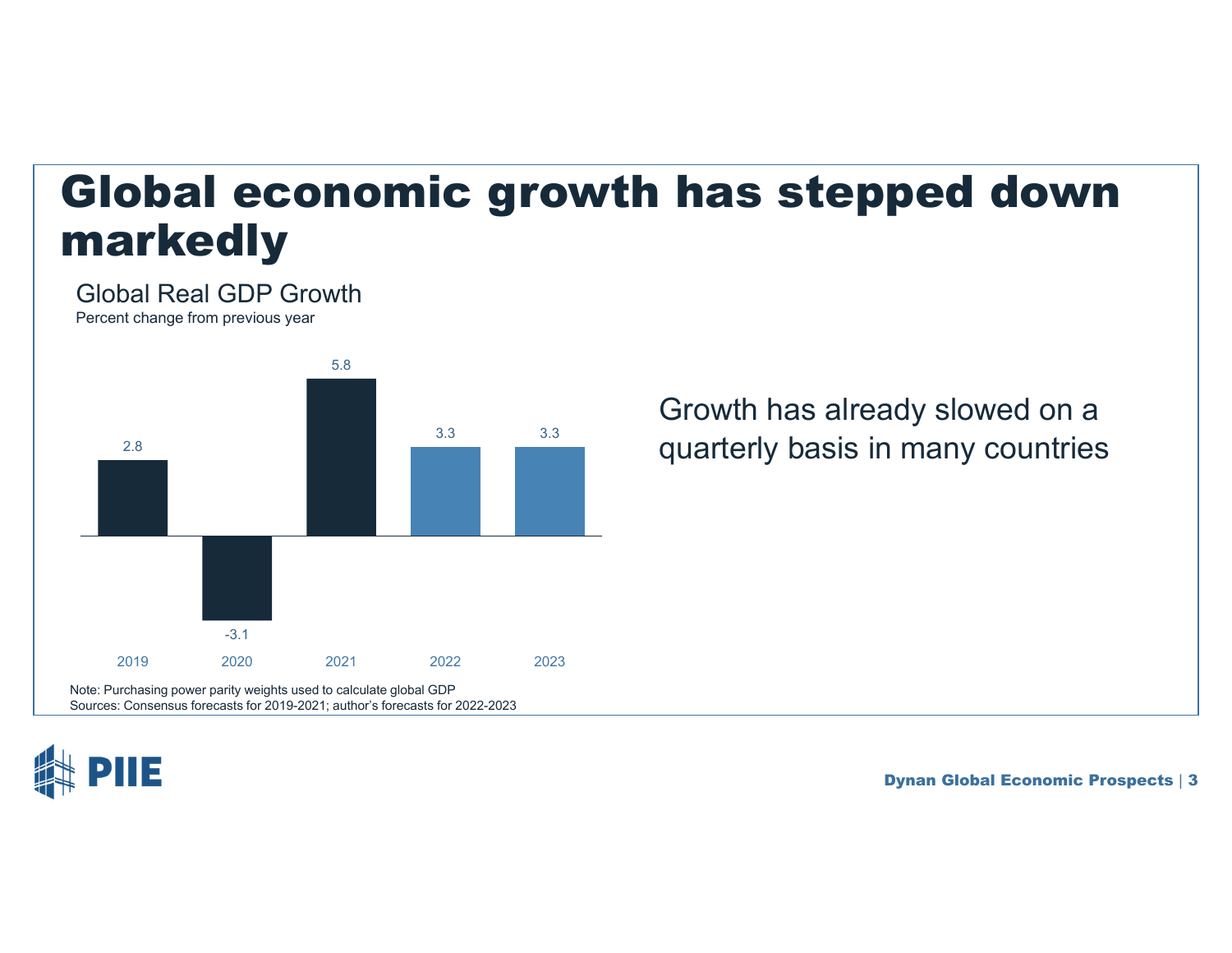#### Some common factors are bearing on the outlook for most countries

- Underlying momentum in demand for goods and services
- Setbacks from episodes of resurging COVID
- Disruptions from war in Ukraine, including higher prices for energy, food, and other commodities
- Highest inflation in decades, necessitating rapid transition from monetary support to neutral policy or beyond

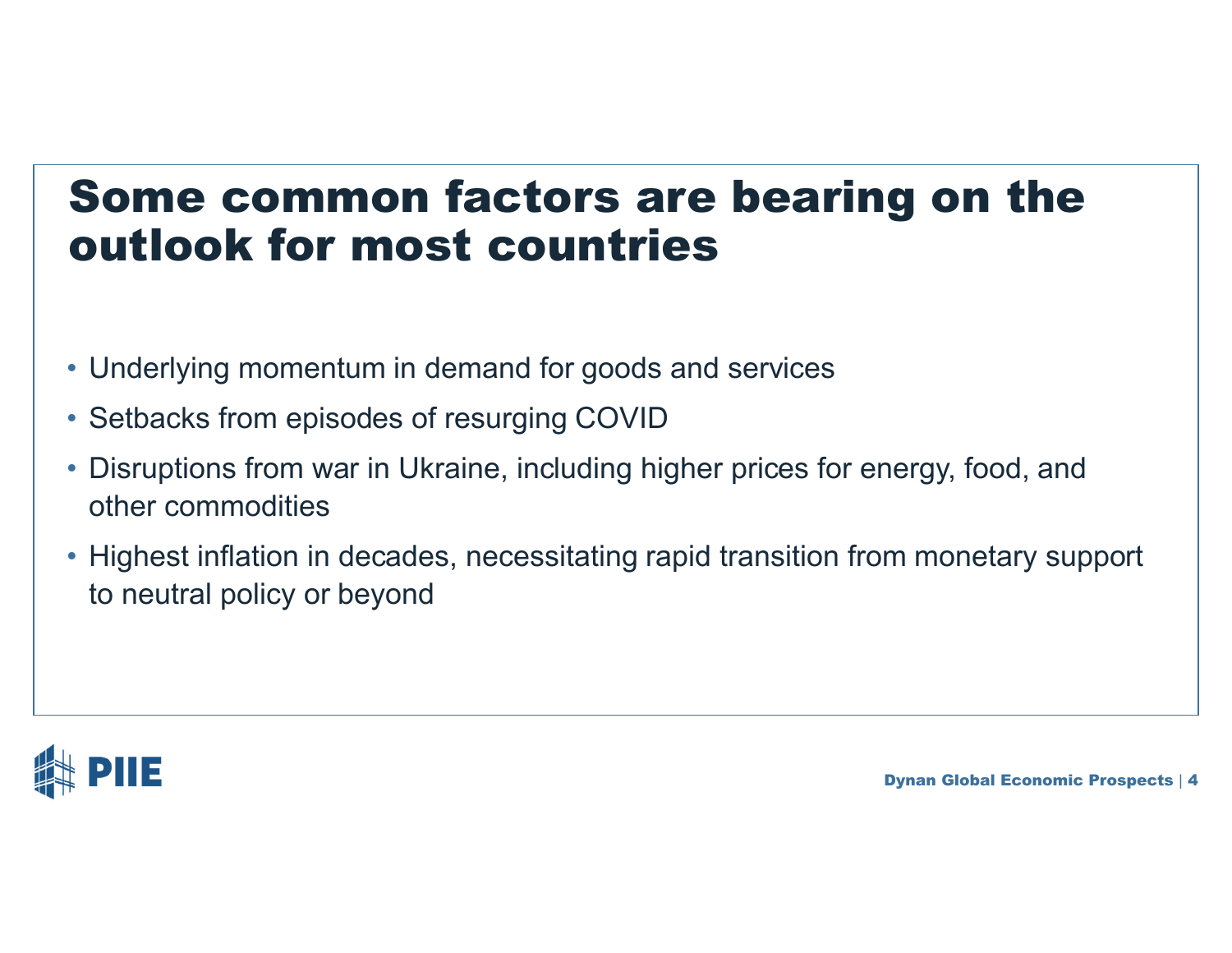#### Growth slows across all advanced economies despite scope for further rebound in some



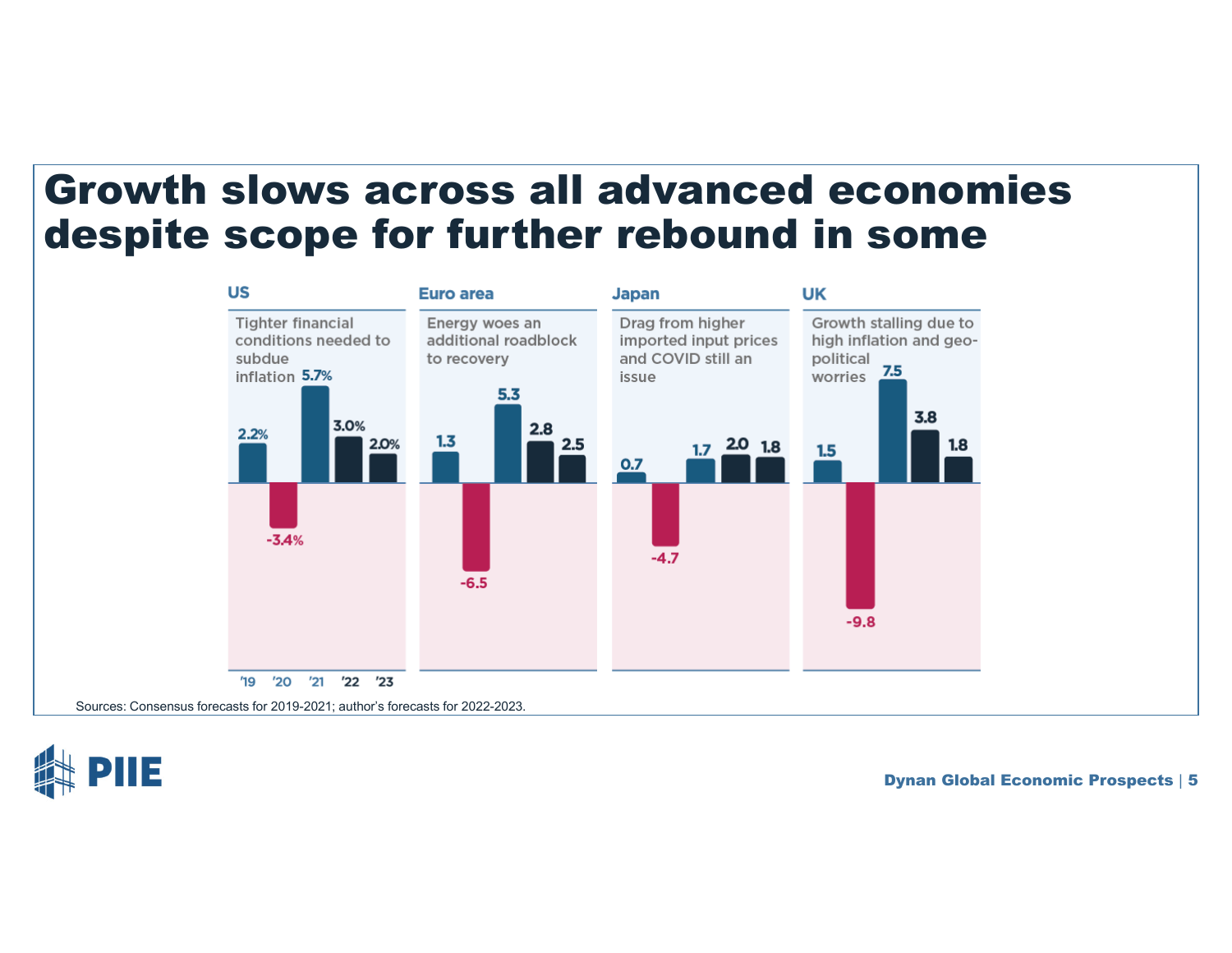#### Growth in emerging economies is diverging to a striking degree



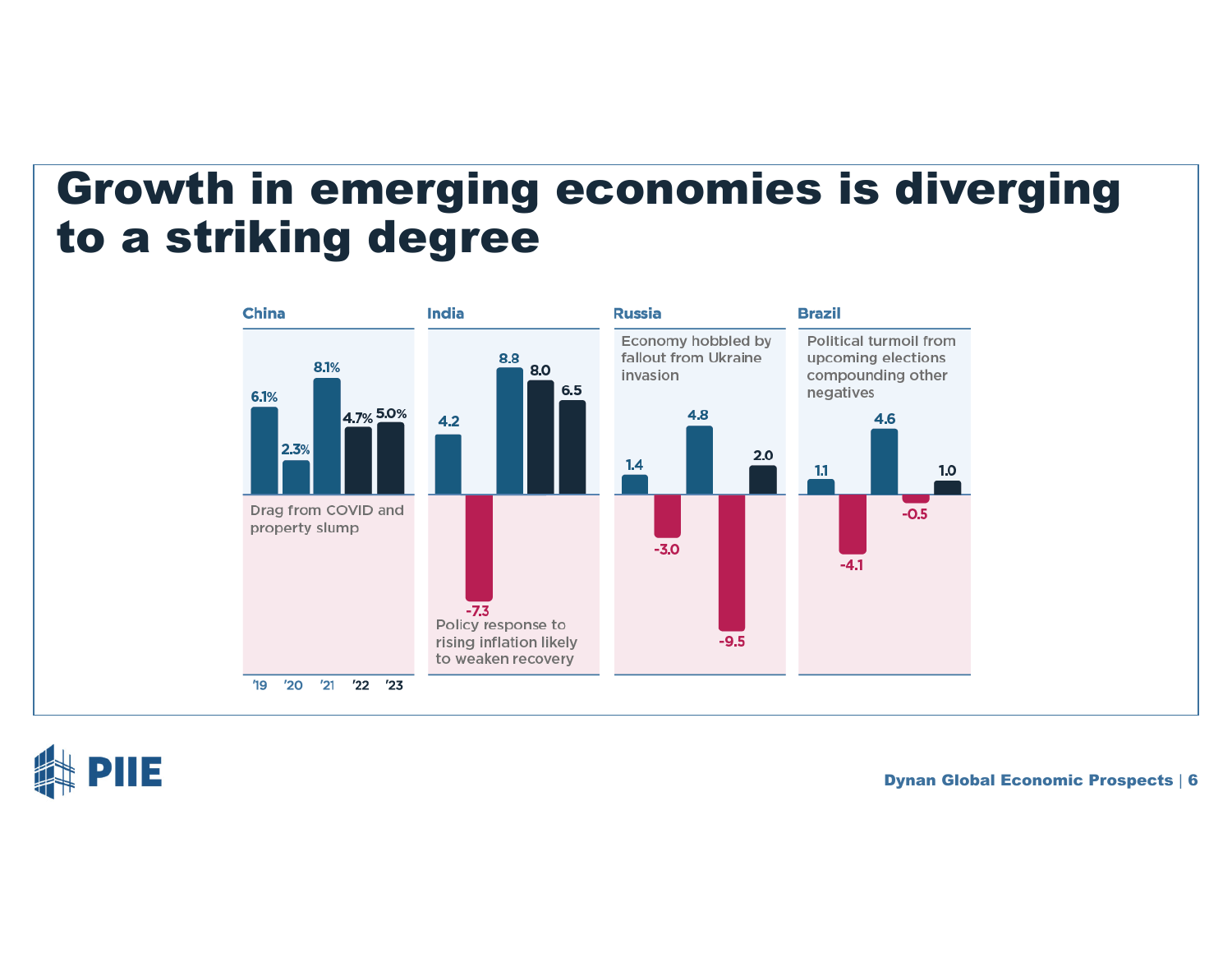#### Summary of the outlook for large economies

| <b>Real GDP Growth (Y/Y)</b> | 2020   | 2021 | 2022   | 2023 |
|------------------------------|--------|------|--------|------|
| <b>Global Output Growth</b>  | $-3.1$ | 5.8  | 3.3    | 3.3  |
| <b>United States</b>         | $-3.4$ | 5.7  | 3.0    | 2.0  |
| Euro Area                    | $-6.5$ | 5.3  | 2.8    | 2.5  |
| Japan                        | $-4.7$ | 1.7  | 2.0    | 1.8  |
| Canada                       | $-5.3$ | 4.6  | 4.0    | 3.0  |
| <b>United Kingdom</b>        | $-9.8$ | 7.5  | 3.8    | 1.8  |
| China                        | 2.3    | 8.1  | 4.7    | 5.0  |
| India                        | $-7.3$ | 8.8  | 8.0    | 6.5  |
| <b>Russia</b>                | $-3.0$ | 4.8  | $-9.5$ | 2.0  |
| <b>Brazil</b>                | $-4.1$ | 4.6  | $-0.5$ | 1.0  |
| <b>Mexico</b>                | $-8.3$ | 4.8  | 1.5    | 1.5  |

Source: Consensus forecasts for 2020-2021; author's forecasts for 2022-2023. Annual-average-over-annual-average growth rates. PPP weights.

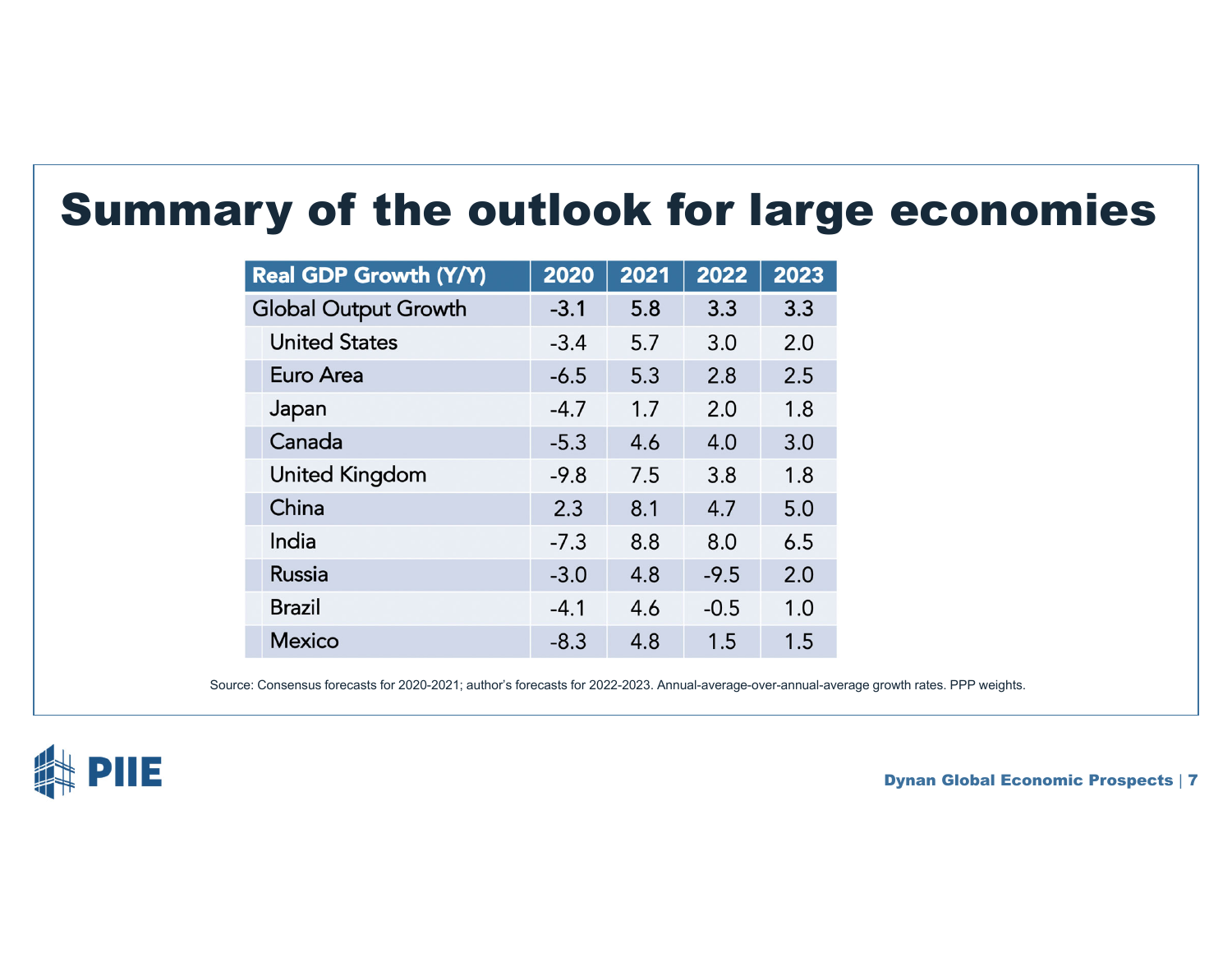#### The US GDP outlook is less robust than expected last fall

#### US Real GDP

Chained 2012 Dollars (Trillions)



Source: US Bureau of Economic Analysis via FRED; author's forecast

Growth in GDP last year pushed the economy further beyond its short-run productive capacity than had been anticipated

Underlying demand remains strong at this point, but it will need to be restrained for inflation to moderate

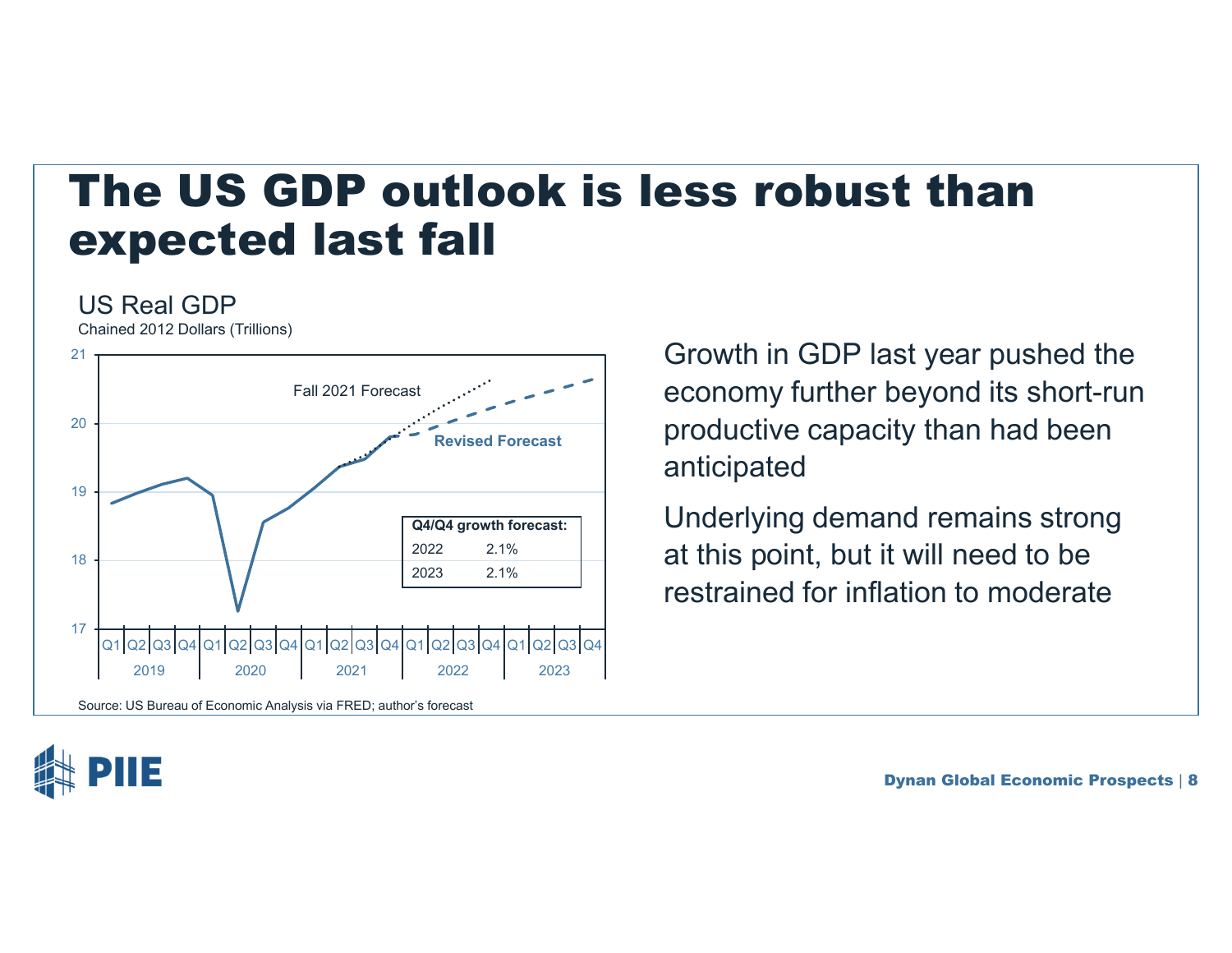#### Demand is likely to be boosted by consumers making up for lost ground in some categories

Real PCE Healthcare Services

Billions of chained (2020) dollars



Average New Light Motor Vehicle Sales Millions (annual rate)

Dynan Global Economic Prospects | 9

pre-pandemic trend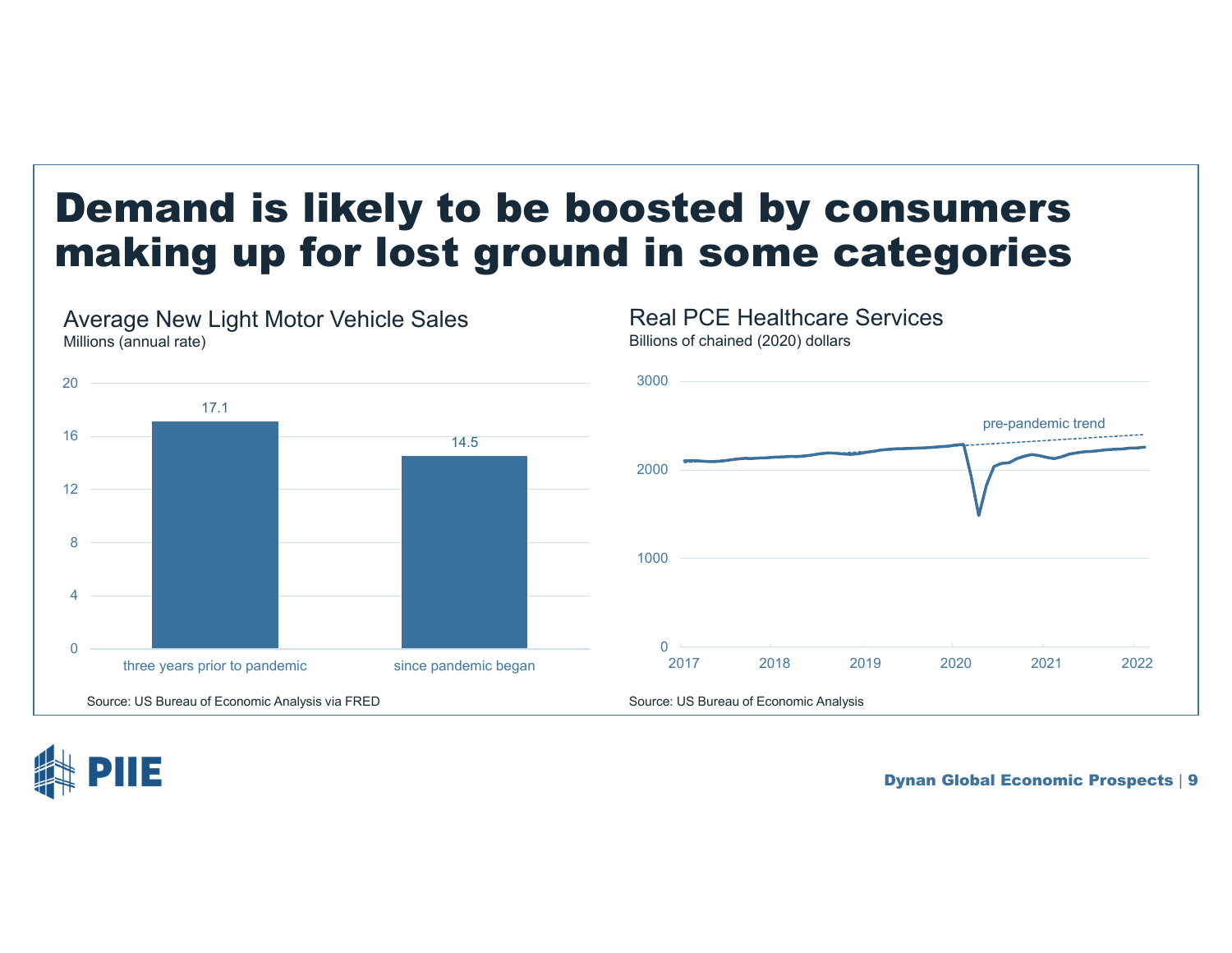#### Accumulated savings during the pandemic will also boost demand across the distribution



Aggregate Wealth by Income Percentile<br>Trillions 70**+ 24%**2019:Q4 2021:Q4 6050**+ 41%**4030**+ 33%**20 **+ 24% + 25%**10**+ 21%The Co**  $\overline{0}$ 0-20th60th-80th20th-40th40th-60th80th-99thtop 1 percent percentile percentile percentile percentile percentile

Source: US Bureau of Economic Analysis via FRED; author's calculations Source: Federal Reserve Distributional Financial Accounts; author's calculations

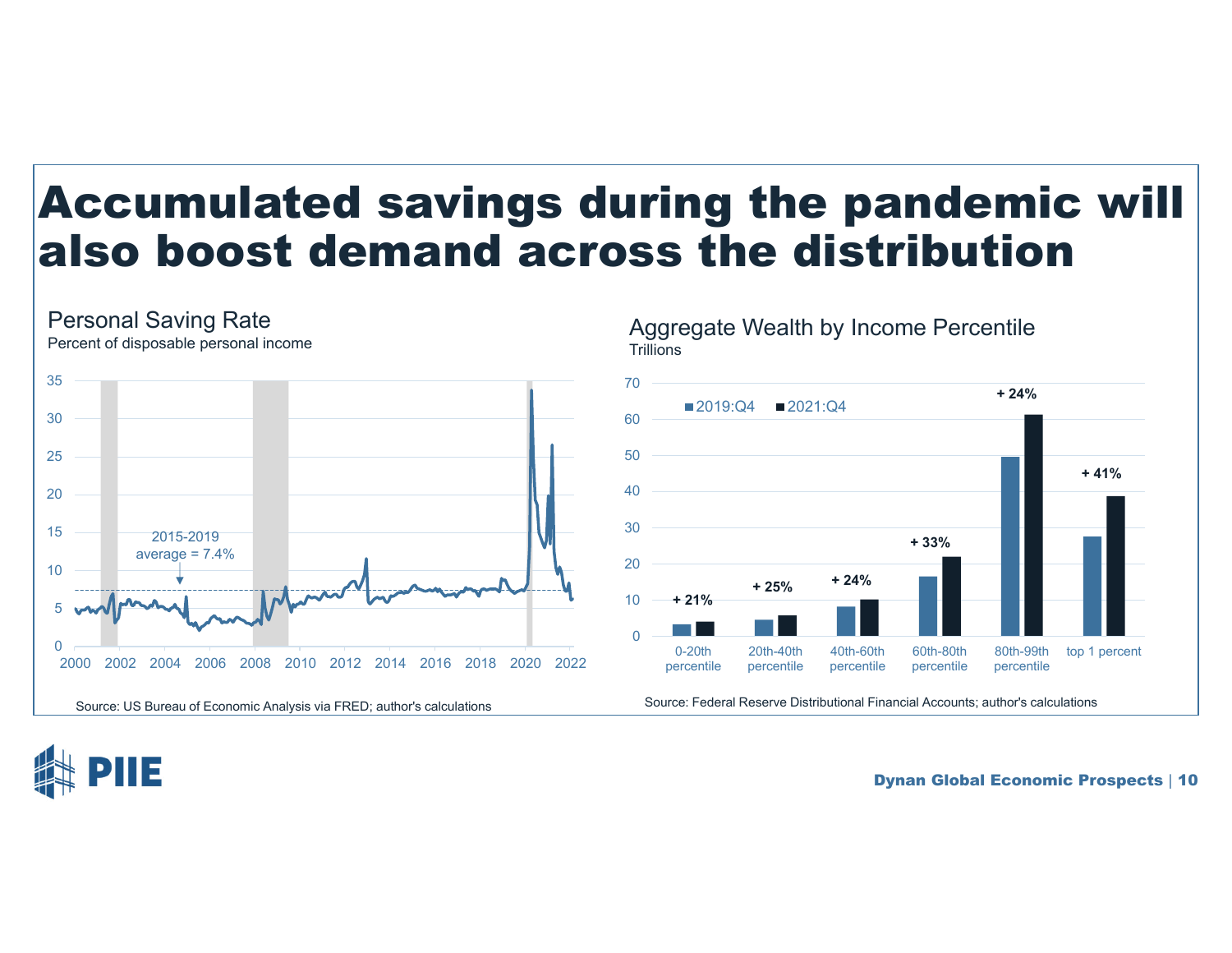#### The waning of fiscal stimulus represents a drag on demand

Contribution of Fiscal Policy to Real GDP Growth Contribution of Fiscal Policy to Real GDP Growth The normalization of fiscal policy



Source: Brookings Hutchins Center



generates some drag

(But remember that the earlier increases in government spending and reductions in taxes is what helped people build their substantial cushion of savings and also has contributed to many states Note: Estimates do not include multipliers or monetary policy response **and localities being flush with cash**)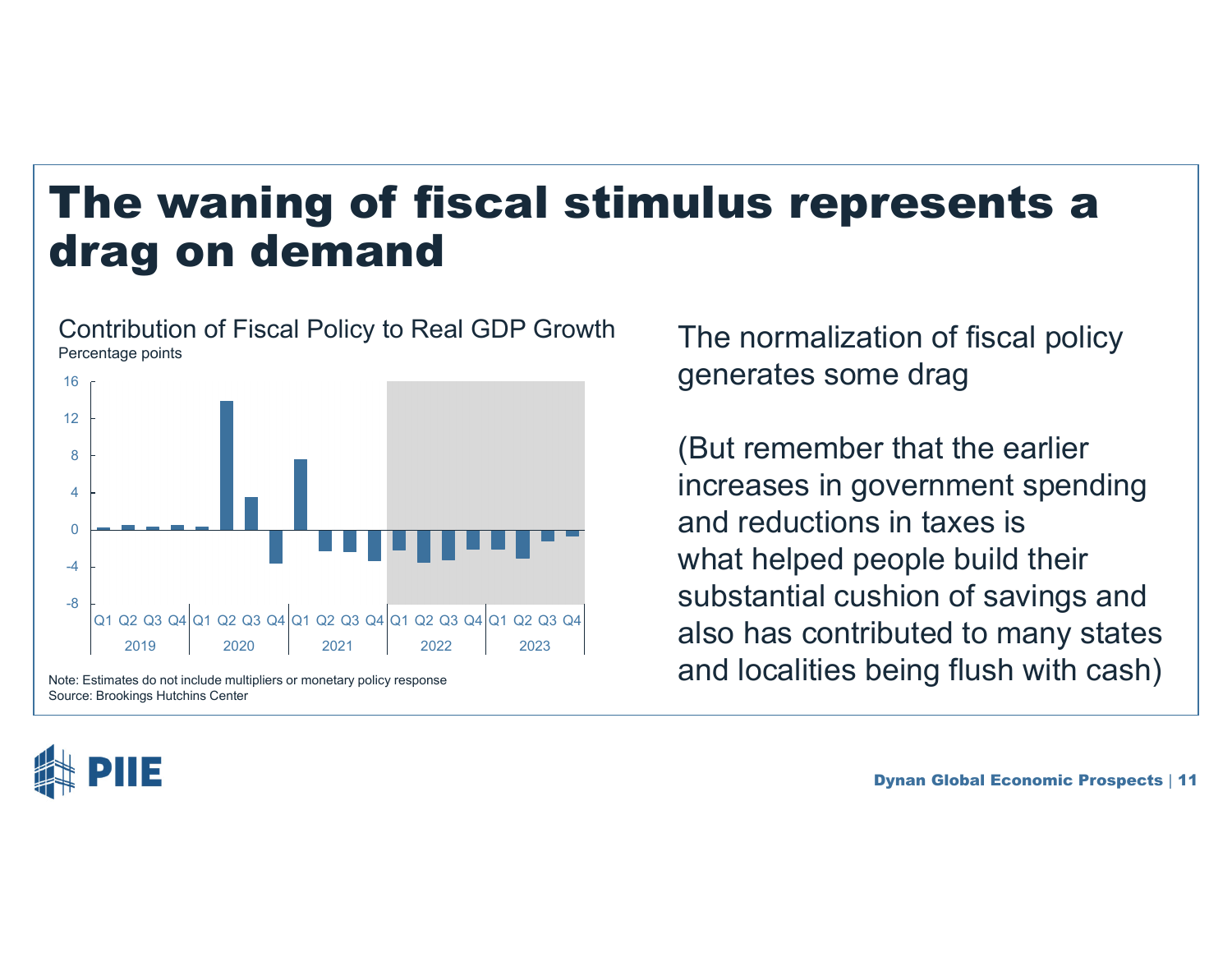## Demand will also be restrained by the removal of monetary accommodation



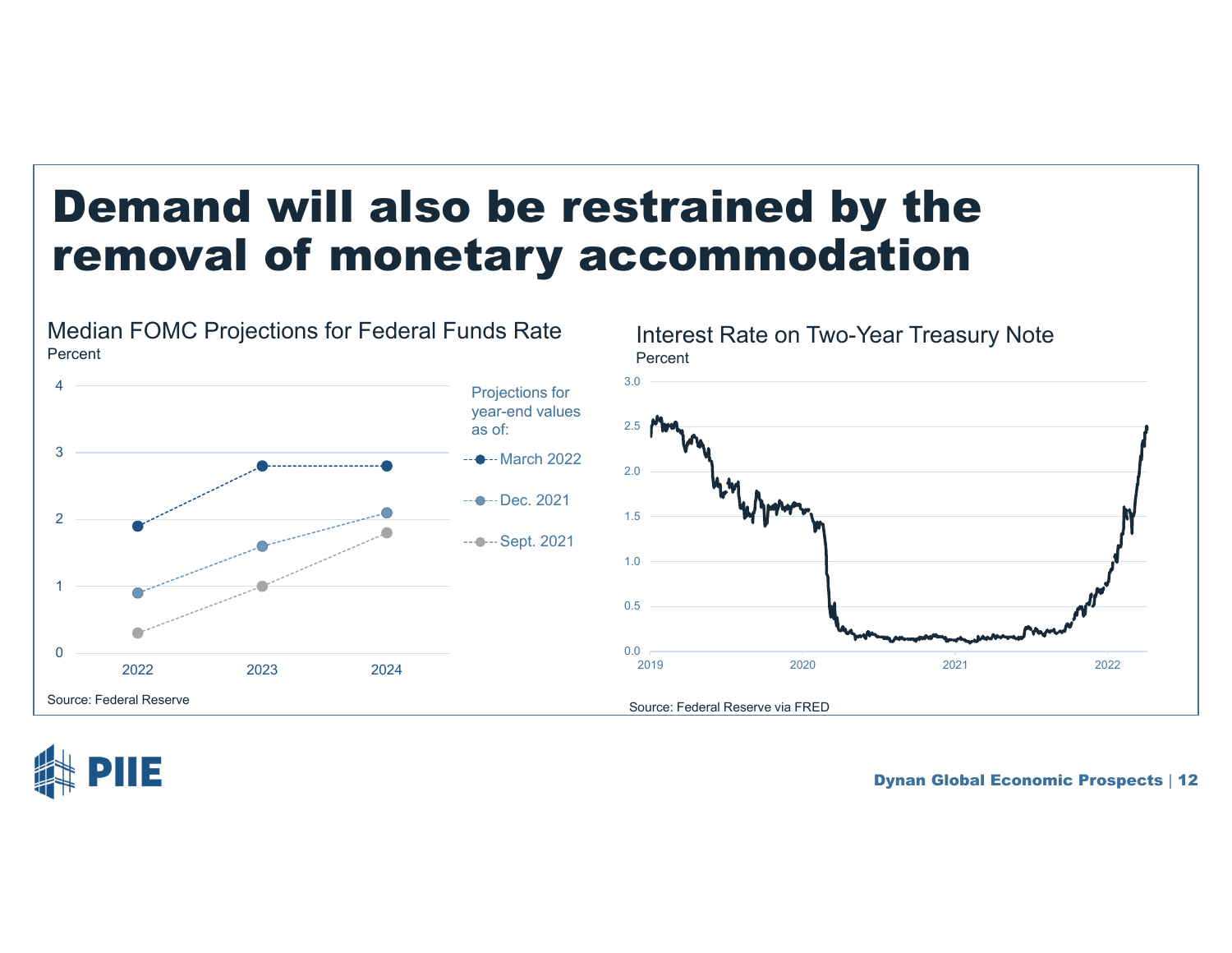#### The pace of funds rate increases will depend on the evolution of inflation



last March and has now surged to a level not seen since the early 1980s

Measures that exclude outsized changes remained subdued through the end of last summer but then began rising and have now also hit levels not seen in decades

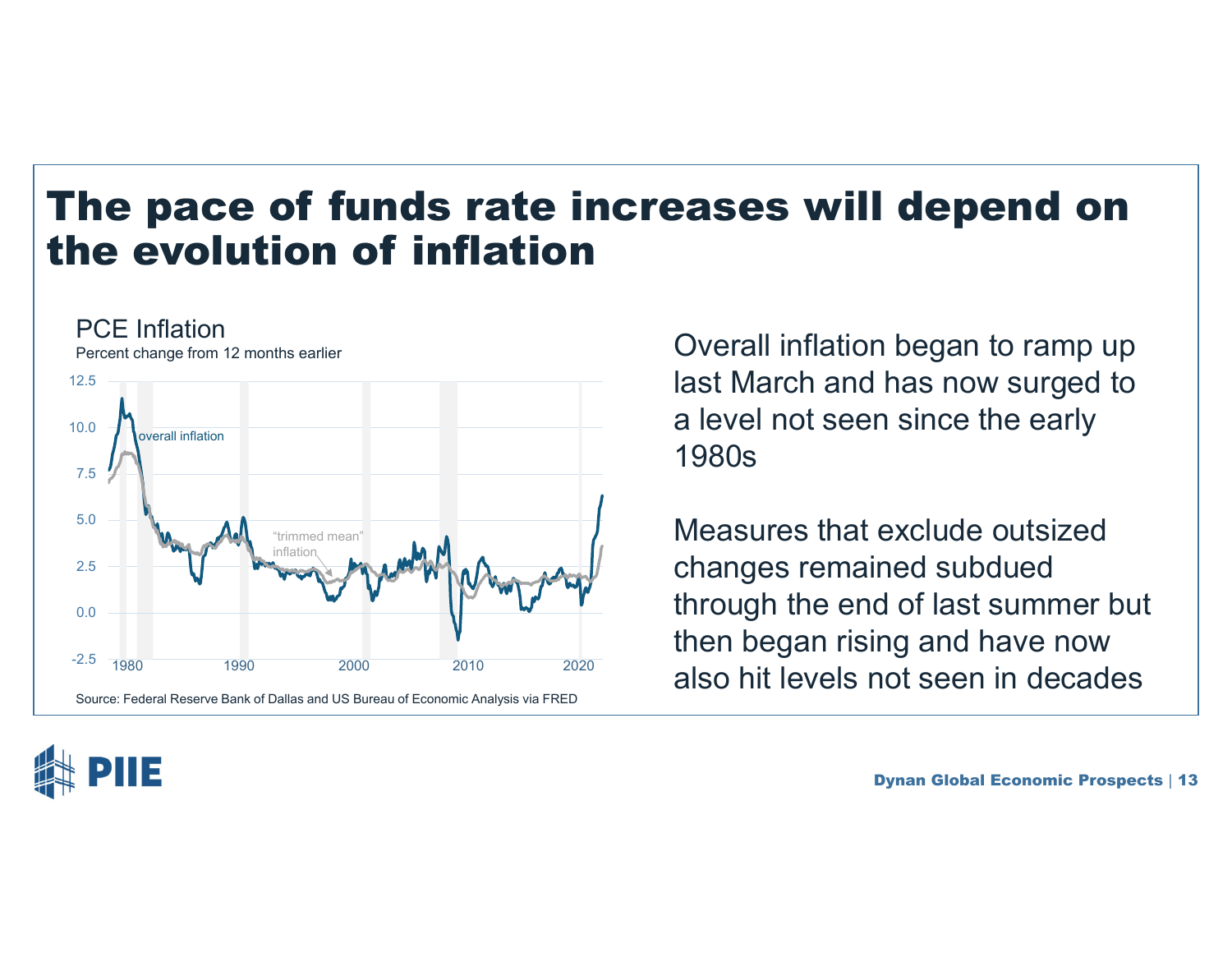#### The path of inflation will depend primarily on three factors

Slack—the extent to which demand is below (or above) potential supply

Supply shocks—for example, reductions in Russian oil exports and COVIDrelated shutdowns in China

Expected future inflation and past inflation

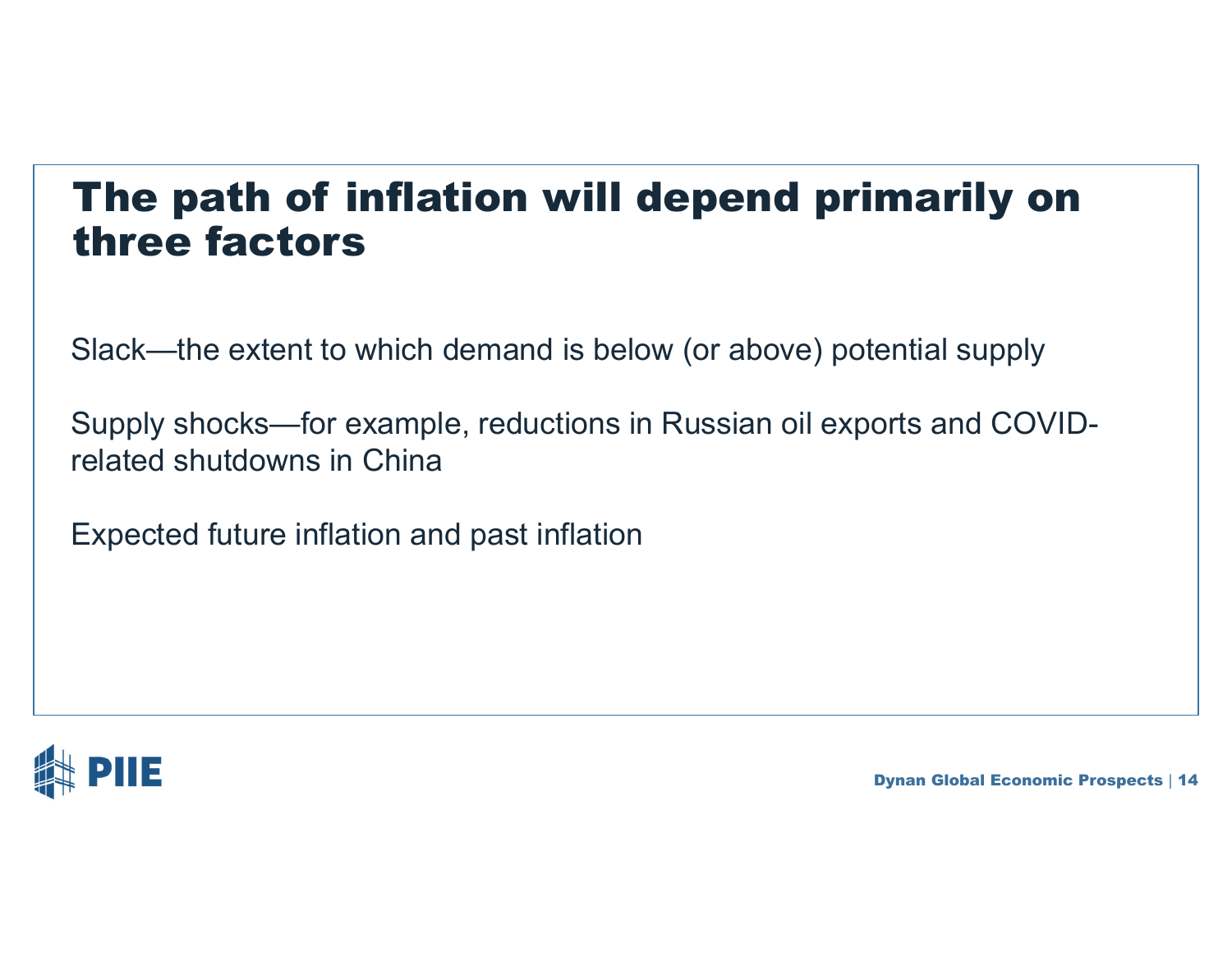# Rising labor supply will increase slack this year



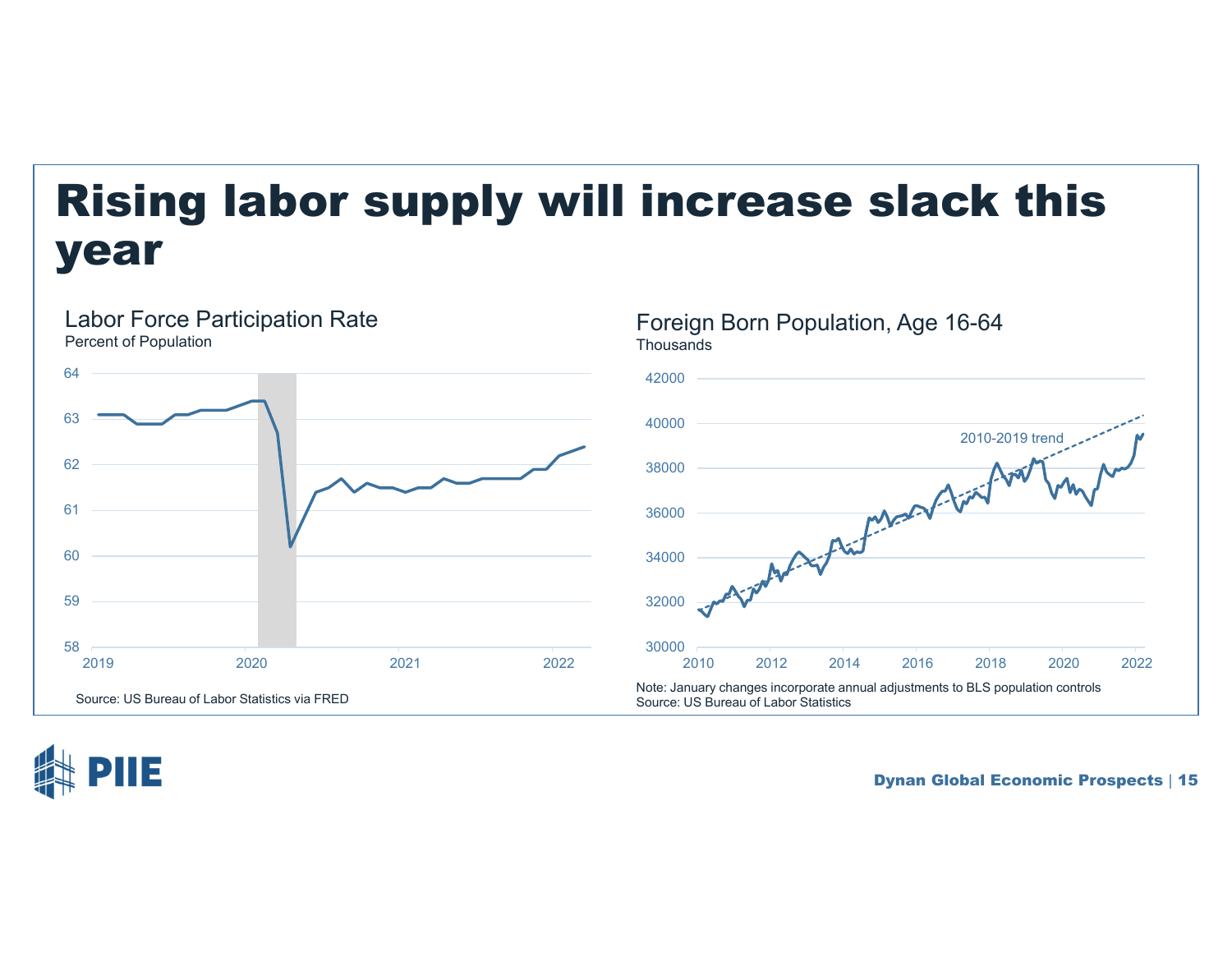## But labor demand shows no sign of slowing as yet



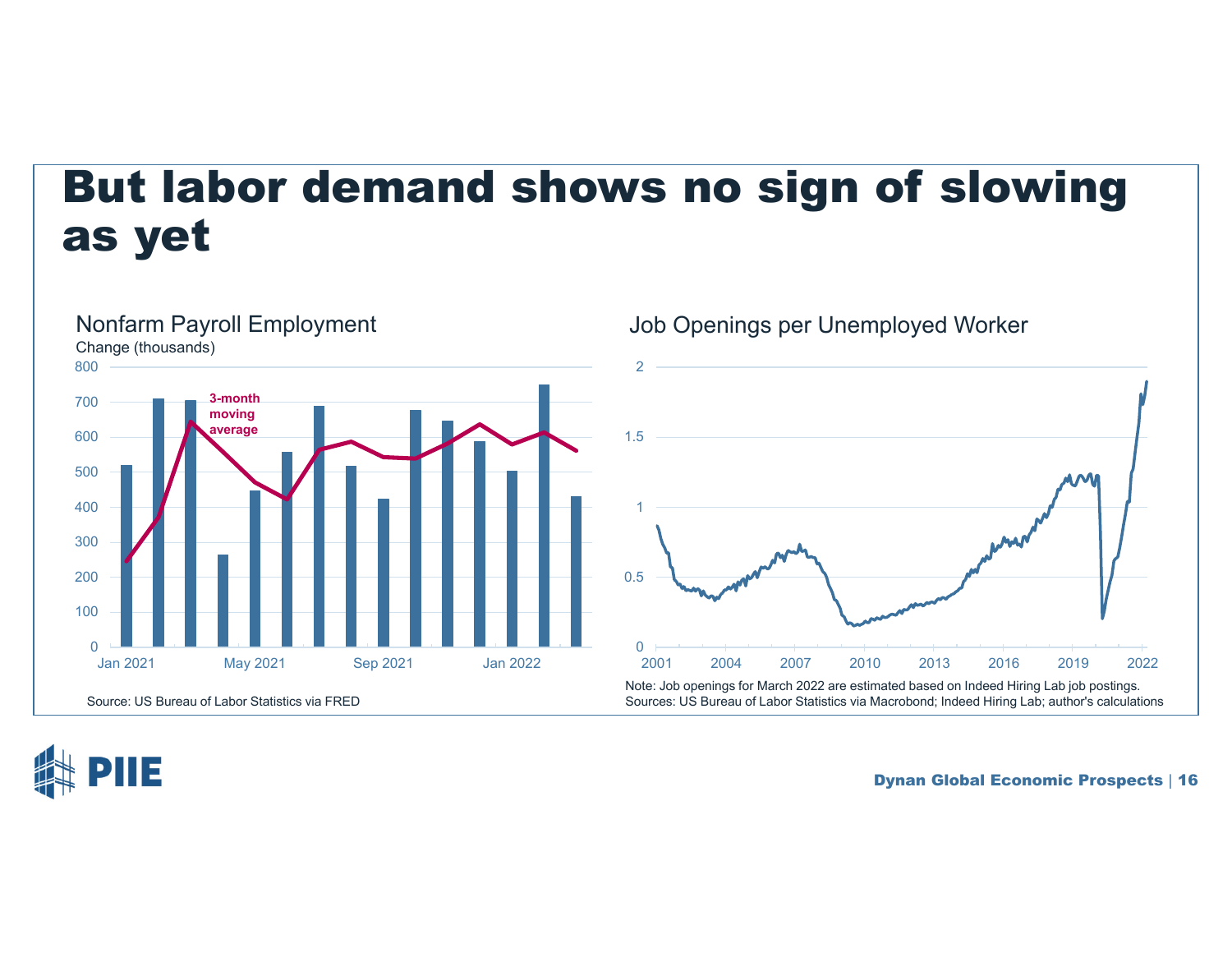## Some supply shocks may be abating, but new ones are arising

Global Supply Chain Pressure Index Standard deviations from average value West Texas Intermediate Spot Price of Oil Dollars per barrel Source: Federal Reserve Bank of New York Source: US Energy Information Administration via FRED 507090110130Sep 2021 Nov 2021 Jan 2022 Mar 2022 -2 02461998 2002 2006 2010 2014 2018 2022

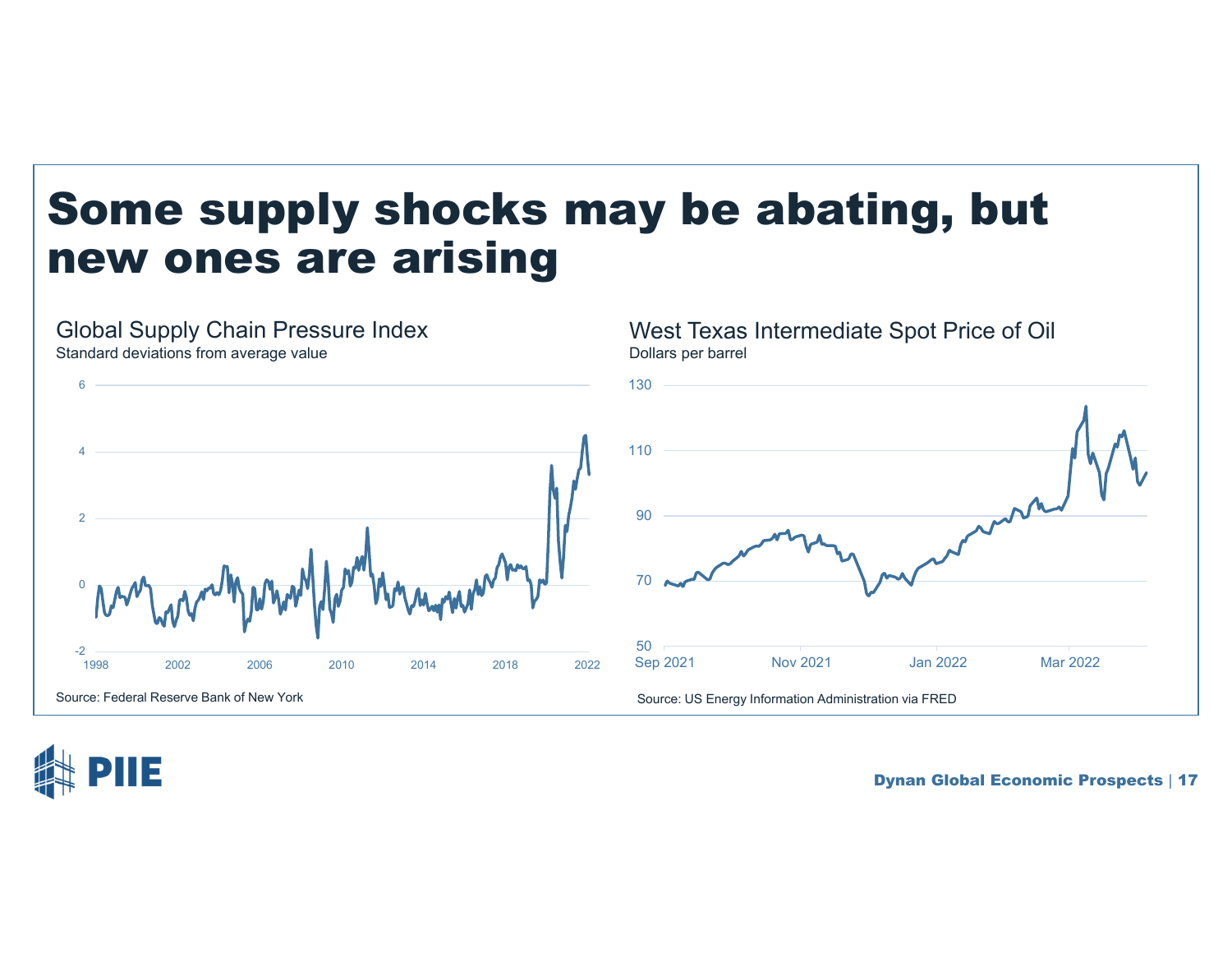#### Inflation is heavily influenced by expectations and also by previous inflation



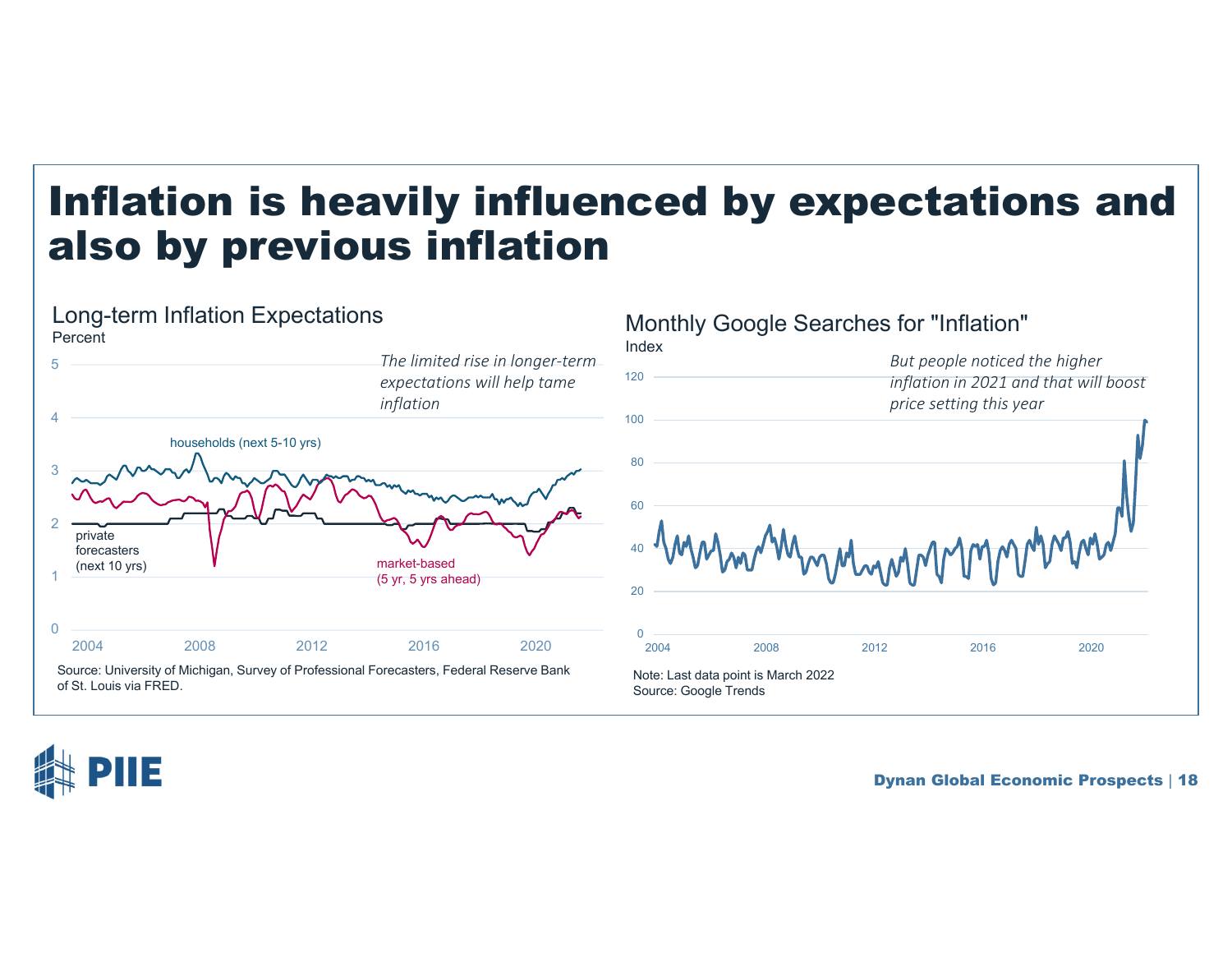## The Fed will likely need to raise rates aggressively to subdue inflation



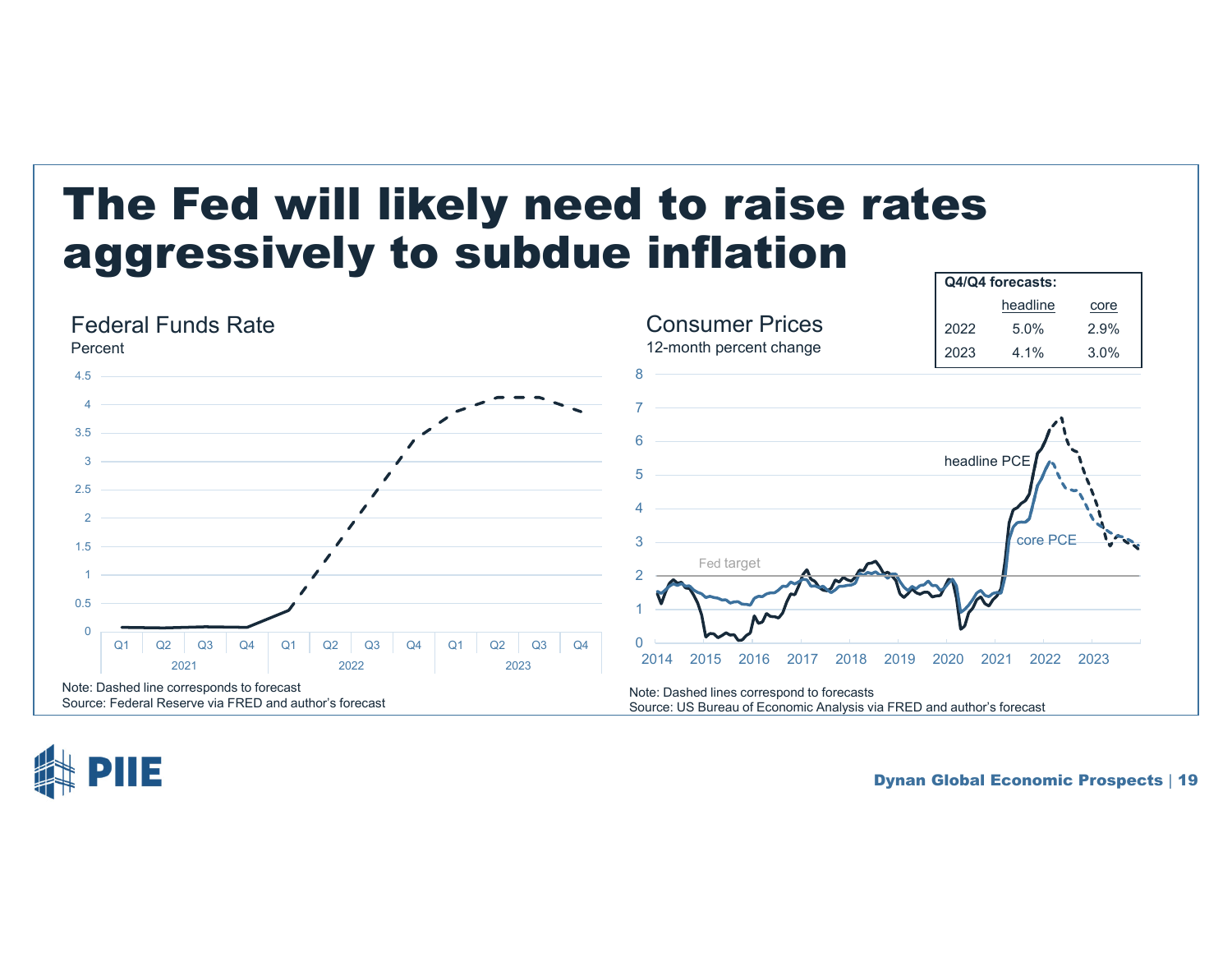#### Fed tightening causes the labor market to cool**Q4 average forecasts:**





 $\frac{2023}{4.5\%}$  The unemployment rate rises to 4.5 percent in this forecast, about ½ percentage point above the natural rate

> The job openings rate falls back close to traditional levels

(Inflation is also tempered by tighter monetary policy keeping long-term inflation expectations contained)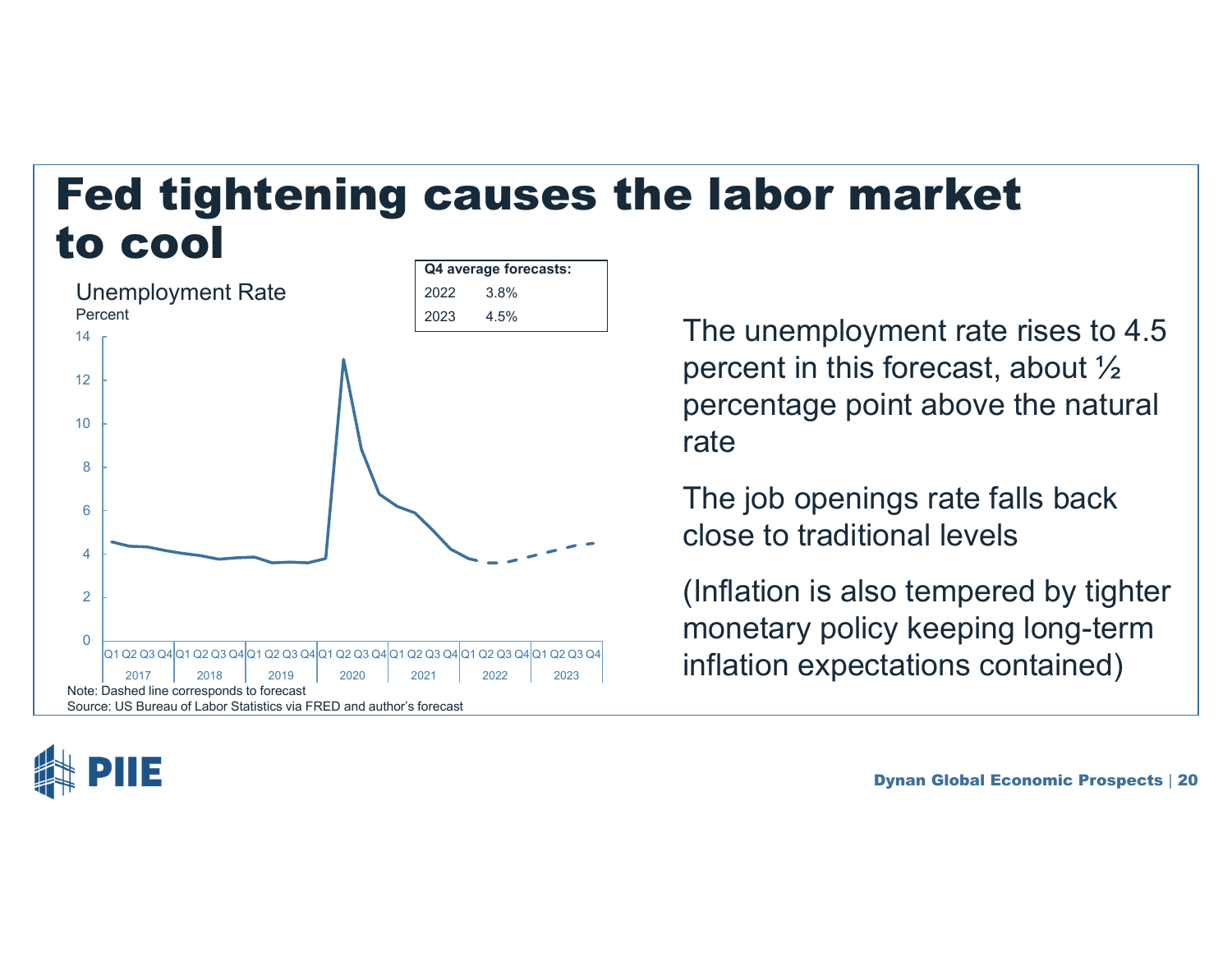## Uncertainty is higher than usual and recession risks are elevated

Consider the following possible developments:

- • Continued fighting in Ukraine pushes up global energy and food prices more than currently envisioned
- •Inflation expectations move up and core inflation stays high
- $\bullet$  The Fed responds by raising the funds rate much more than expected, and asset prices fall sharply
- •Consumers worry more about risks and pull back on spending
- •Rolling COVID shutdowns slow Chinese growth

Some combination of these factors could push the economy into recession by the end of this year